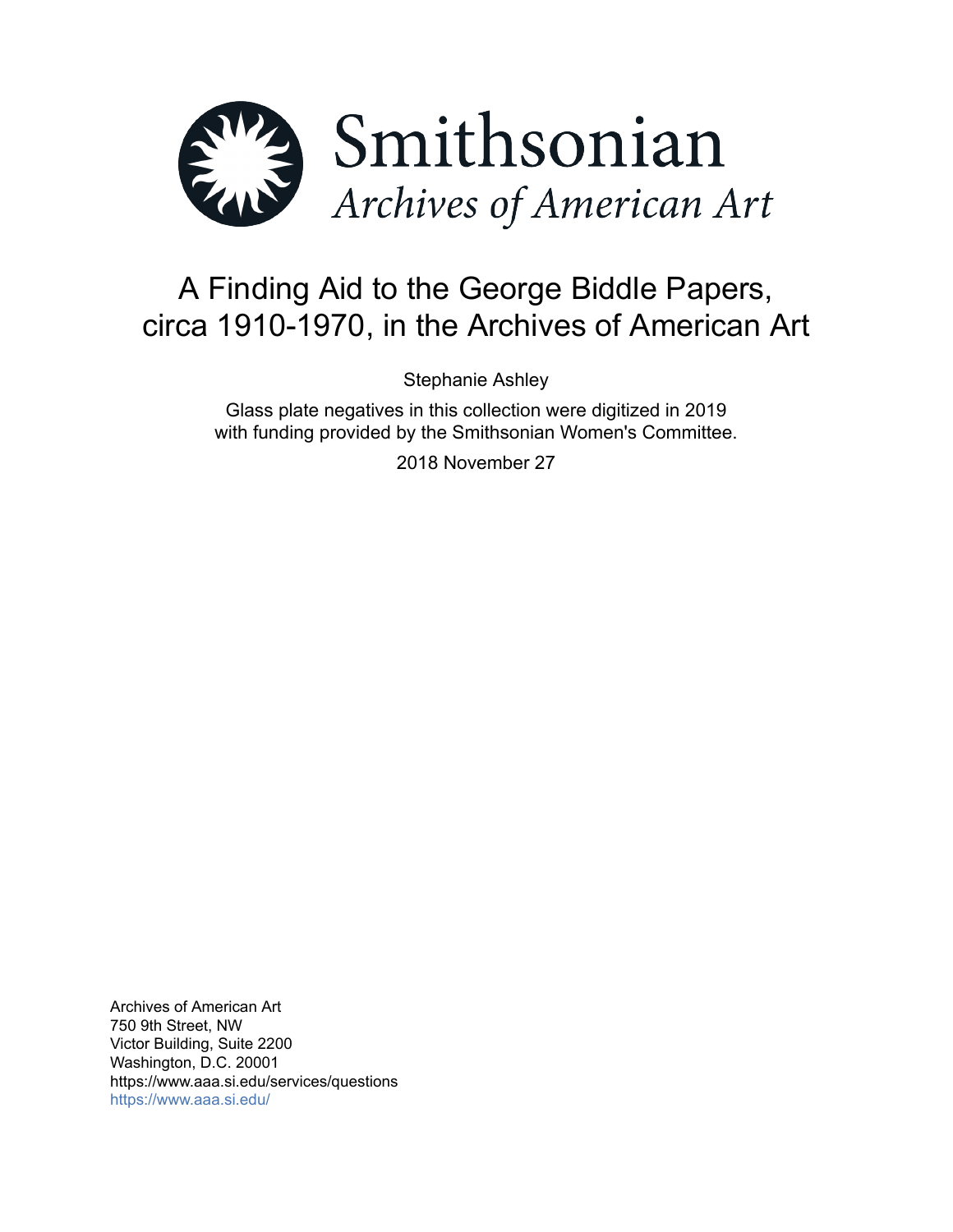## **Table of Contents**

<span id="page-1-0"></span>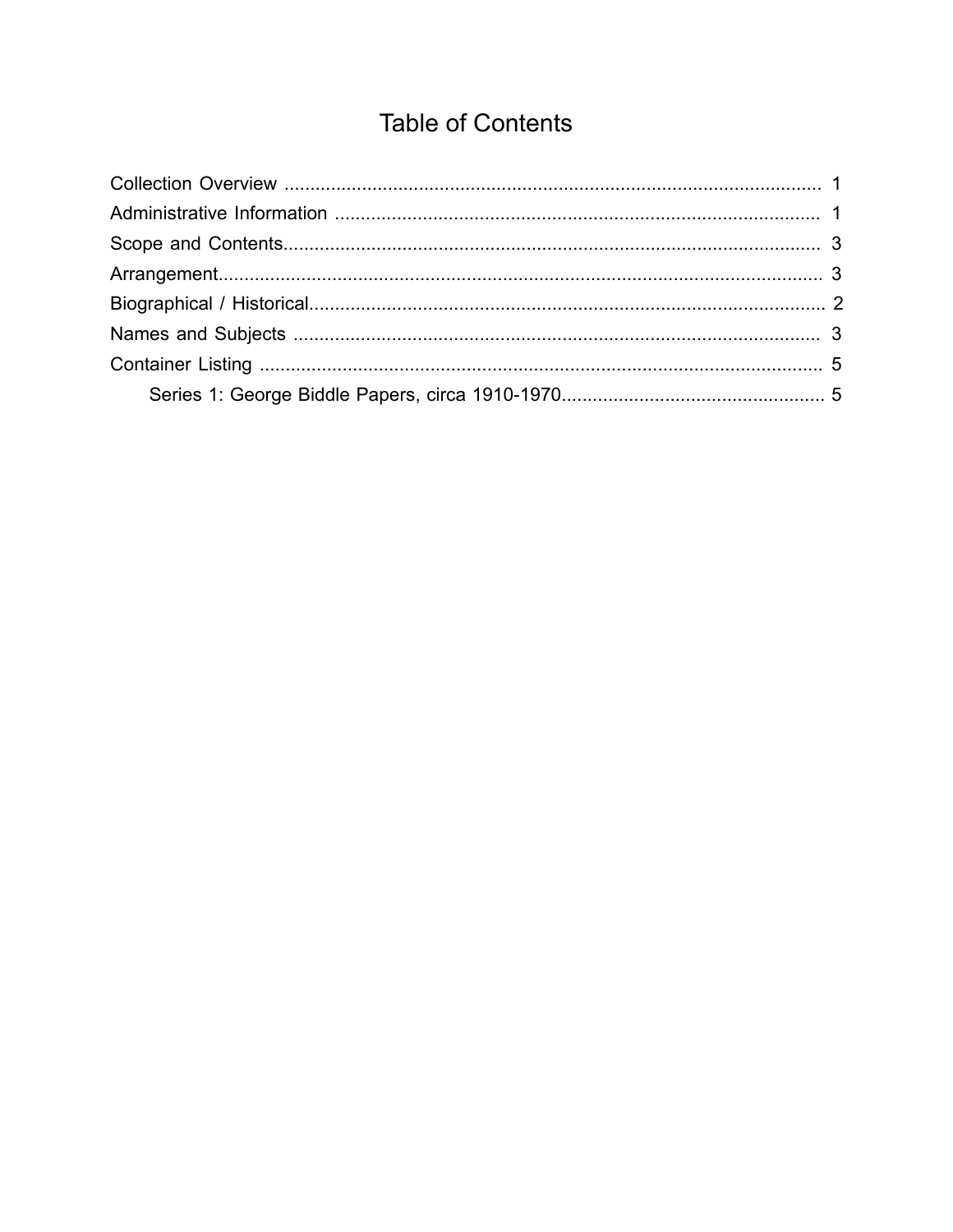## <span id="page-2-0"></span>**Collection Overview**

| <b>Repository:</b> | Archives of American Art                                                                                                                                                                                                                                                                                                                                                                                                                                                                      |
|--------------------|-----------------------------------------------------------------------------------------------------------------------------------------------------------------------------------------------------------------------------------------------------------------------------------------------------------------------------------------------------------------------------------------------------------------------------------------------------------------------------------------------|
| Title:             | George Biddle papers                                                                                                                                                                                                                                                                                                                                                                                                                                                                          |
| Date:              | circa 1910-1970                                                                                                                                                                                                                                                                                                                                                                                                                                                                               |
| Identifier:        | AAA.biddgeor                                                                                                                                                                                                                                                                                                                                                                                                                                                                                  |
| Creator:           | Biddle, George, 1885-1973                                                                                                                                                                                                                                                                                                                                                                                                                                                                     |
| Extent:            | 0.76 Linear feet                                                                                                                                                                                                                                                                                                                                                                                                                                                                              |
| Language:          | English.                                                                                                                                                                                                                                                                                                                                                                                                                                                                                      |
| Summary:           | The papers of New York painter and muralist George Biddle<br>(1885-1973), measure 0.76 linear feet and date from circa 1910-1970.<br>The collection includes a certificate signed by President Harry Truman,<br>transcripts of Biddle's diaries, a manuscript of a memoir about<br>meeting President Franklin Roosevelt, three letters from William Hunt<br>Diederich's daughter, transcripts of letters from Bernard Berenson,<br>sketches and mural studies, and two glass plate negatives. |

## <span id="page-2-1"></span>**Administrative Information**

## Acquisition Information

The papers on reels P12-P18 were loaned for microfilming in 1954 by the Philadelphia Museum of Art in Philadelphia, PA. George Biddle lent the material on reel D127 in 1963 and donated the rest of the collection to the Archives of American Art between 1966-1970. In 1972, Michael Biddle, George Biddle's son, gifted a photocopy of an inventory notebook that was discarded after microfilming.

## Separated Materials

The Archives of American Art also holds microfilm of material lent for microfilming, including one of Biddle's original diaries, 1933-1935 (reel D127), records from the Federal Art Project, personal correspondence, articles and talks relating to Artists Equity (reels P17-P18), and a photocopy of Biddle's inventory notebook listing artwork and exhibitions (reel 4909). While the inventory notebook was discarded after microfilming, all other loaned materials were returned to the lender and are not described in the collection container inventory.

#### Related Materials

Originals of the edited diary transcripts in this collection are in the Library of Congress, Manuscript Division. The unedited diary has many more entries than the edited version and includes more details about Biddle's daily life and work, versions of articles by Biddle, and lists of his works of art through 1934.

#### Available Formats

Portions of the collection and material lent for microfilming are available on 35mm microfilm reels 3621, D127, P17-P18, 899 and 4909 at the Archives of American Art offices and through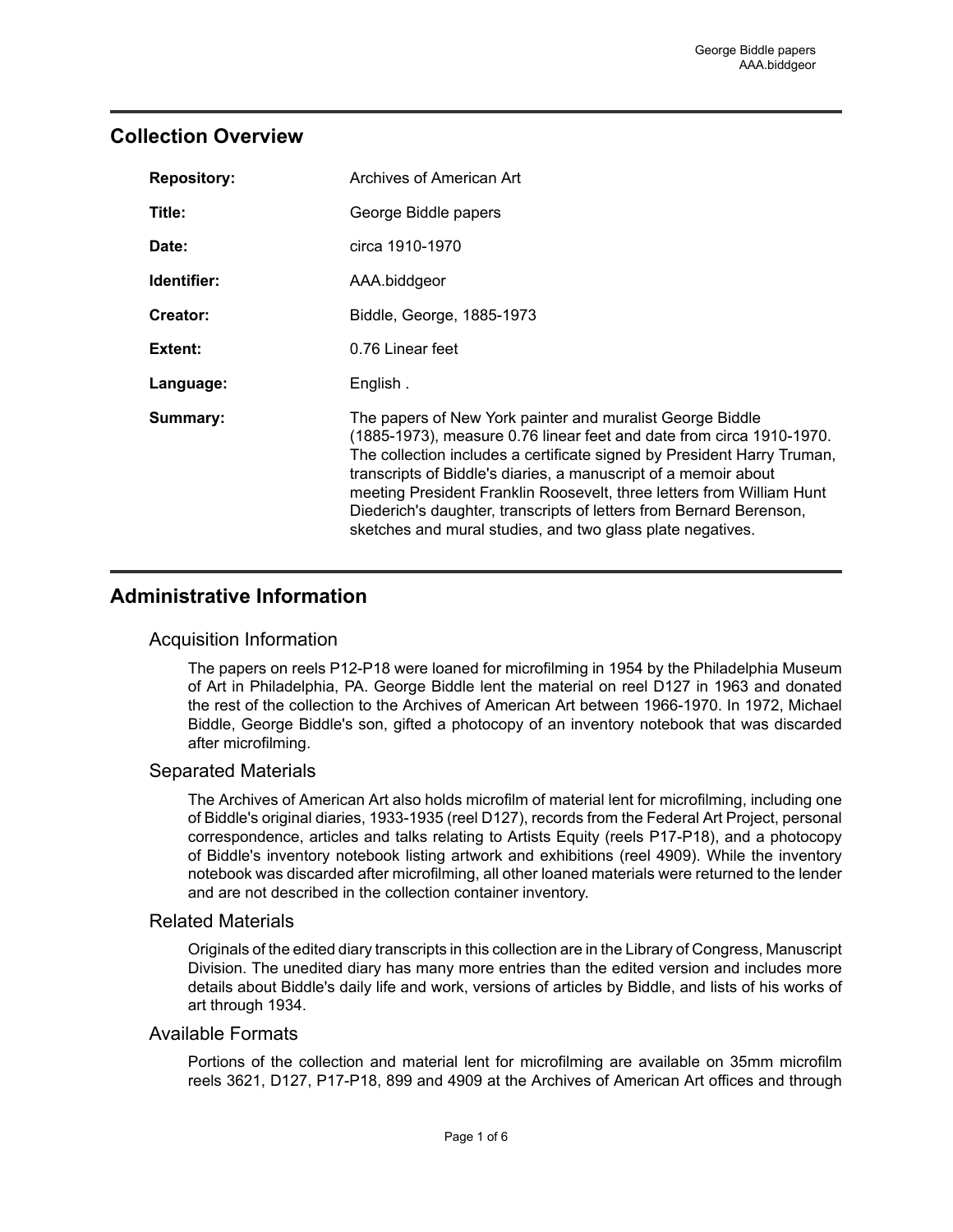interlibrary loan. Researchers should note that the arrangement of material described in the container inventory does not reflect the arrangement of the collection on microfilm.

#### Processing Information

George Biddle loaned typescripts of his diaries to the Archives of American Art between circa 1966 and 1970, in order for staff to type transcripts of the diaries. The collection was microfilmed on reels 3621 and 899 after the creation of the transcripts. The glass plate negatives were rehoused in 2015 with a grant from the Smithsonian Collections Care and Preservation Fund. The collection was processed and a finding aid prepared by Stephanie Ashley in 2018.

#### Preferred Citation

George Biddle papers, circa 1910-1970. Archives of American Art, Smithsonian Institution.

#### **Restrictions**

Use of original papers requires an appointment and is limited to the Archives' Washington, D.C., Research Center.

#### Terms of Use

The Archives of American Art makes its archival collections available for non-commercial, educational and personal use unless restricted by copyright and/or donor restrictions, including but not limited to access and publication restrictions. AAA makes no representations concerning such rights and restrictions and it is the user's responsibility to determine whether rights or restrictions exist and to obtain any necessary permission to access, use, reproduce and publish the collections. Please refer to the [Smithsonian's](https://www.si.edu/termsofuse) Terms of Use for additional information.

## <span id="page-3-0"></span>**Biographical / Historical**

New York painter and muralist George Biddle (1885-1973) proposed to President Franklin Roosevelt the establishment of a federal relief program for artists during the Depression, and subsequently painted a number of government murals under the auspices of the Federal Art Project, including murals for the Department of Justice in 1935.

Biddle was born to a prominent Philadelphia family and graduated from Harvard College. He studied at the Académie Julian and the Pennsylvania Academy of Fine Arts, and served in the United States Army in World War I, before returning to New York where he had his first series of one-man shows.

In 1933 Biddle wrote to long-time friend President Franklin Roosevelt, to suggest a work relief program that supported mural painters. Although the idea initially met with opposition, Biddle persisted and the resulting art projects of the Works Progress Administration went on to support the production of thousands of paintings in government buildings throughout the country during the Depression.

In 1940 Biddle was invited by the Mexican government to create a mural for the supreme court building in Mexico City. Biddle had visited Mexico in 1928 where he had traveled and sketched with Diego Rivera, and seen firsthand the value of government sponsored art programs.

In addition to his murals, Biddle was also known for his portraits, lithographs, and paintings. His work can be found in the Metropolitan Museum of Art, the National Gallery of Art, the Museum of Modern Art, the Whitney Museum of American Art, the Los Angeles County Museum of Art, and others. His work has been shown throughout the United States, Europe, Mexico, Japan, and India in over a hundred one-man shows and group exhibitions.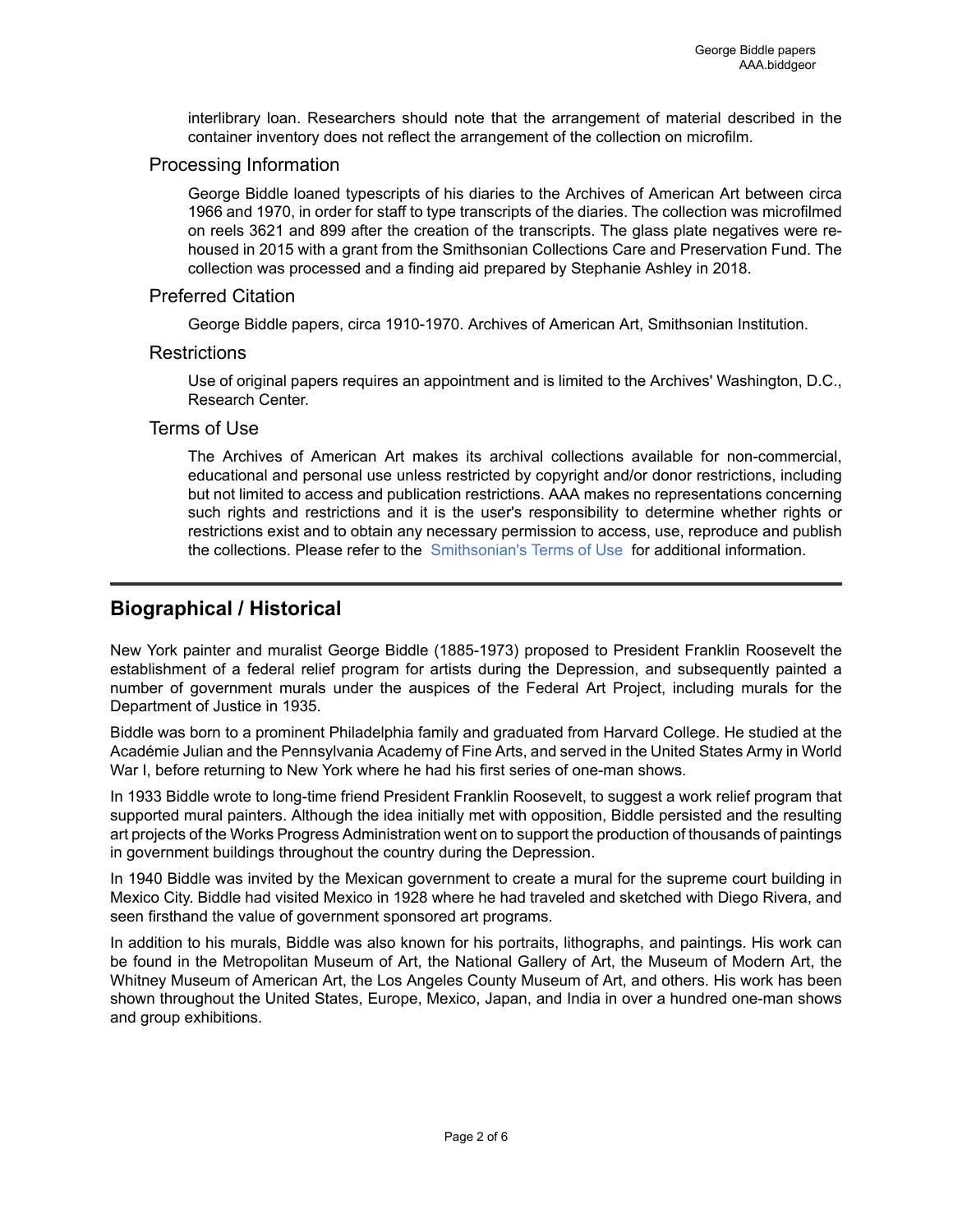## <span id="page-4-0"></span>**Scope and Contents**

The papers of New York painter and muralist George Biddle (1885-1973), measure 0.76 linear feet and date from circa 1910-1970. The collection includes a certificate signed by President Harry Truman, transcripts of Biddle's diaries, a manuscript of a memoir about meeting President Franklin Roosevelt, three letters from William Hunt Diederich's daughter, transcripts of letters from Bernard Berenson, sketches and mural studies, and two glass plate negatives.

## <span id="page-4-1"></span>**Arrangement**

The collection is arranged as one series.

• Series 1: George Biddle Papers, circa 1910-1970 (0.7 linear feet; Box 1, OVs 2-4, MGP4)

## <span id="page-4-2"></span>Names and Subject Terms

This collection is indexed in the online catalog of the Smithsonian Institution under the following terms:

Subjects:

Art and state -- United States Federal aid to the arts Mural painting and decoration, American **Muralists** New Deal, 1933-1939

Types of Materials:

Diaries

#### Names:

Berenson, Bernard, 1865-1959 Brewer, Bessie Marsh, d. 1952 Brooks, Van Wyck, 1886-1963 Diederich, William Hunt, 1884-1953 Federal Art Project Justice Dept. Building (Washington, D.C.) Kuniyoshi, Yasuo, 1889-1953 National Library Building (Rio de Janerio, Brazil) Pascin, Jules, 1885-1930 Poor, Anne, 1911-2011 Poor, Henry Varnum, 1887-1970 Pound, Ezra, 1885-1972 Roosevelt, Franklin D. (Franklin Delano), 1882-1945 Shahn, Ben, 1898-1969 Sterne, Maurice, 1878-1957 Supreme Court Building (Mexico City, Mexico) United States. Dept. of the Treasury. Section of Fine Arts United States. Dept. of the Treasury. Section of Painting and Sculpture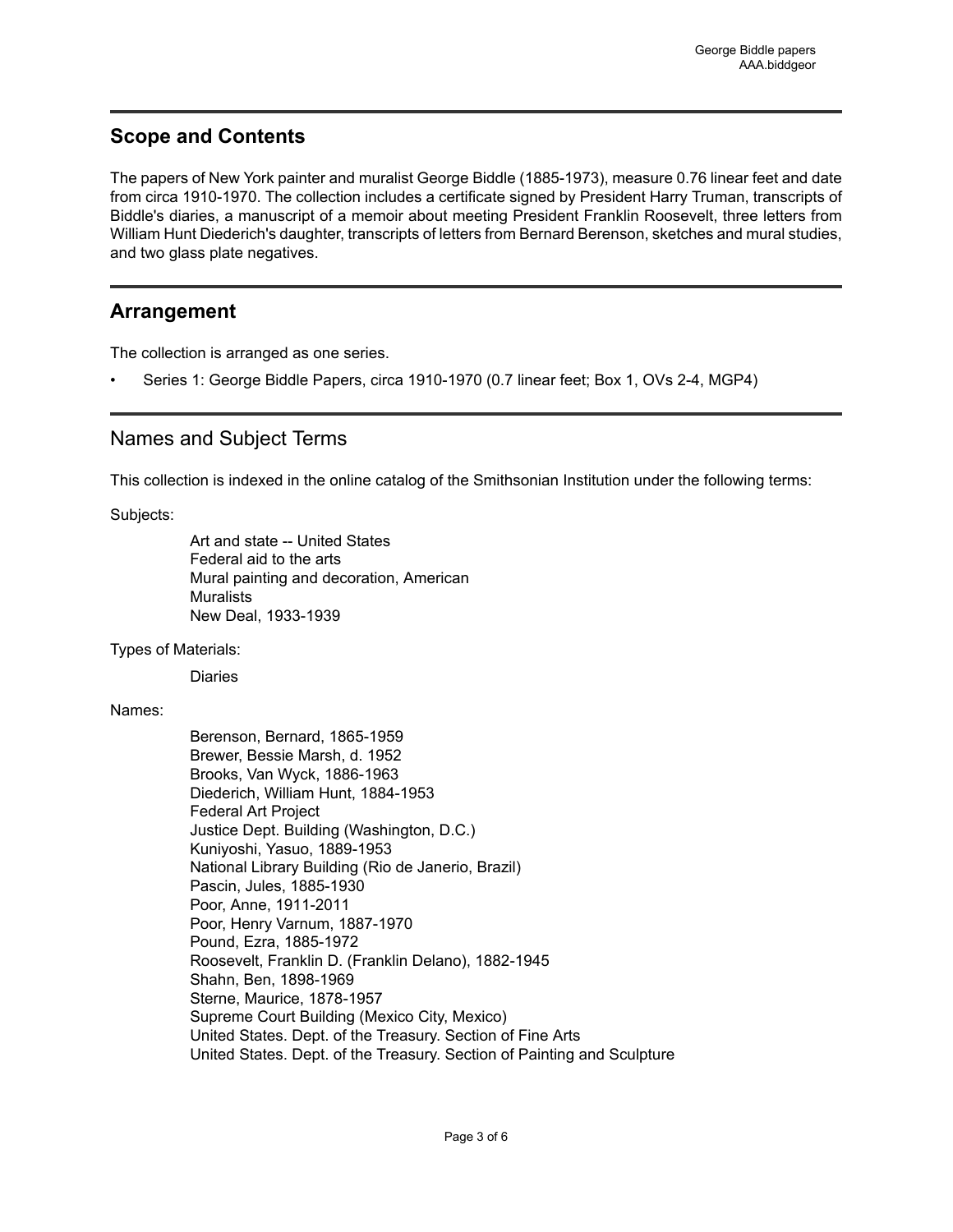Places:

United States -- Social conditions -- 1933-1945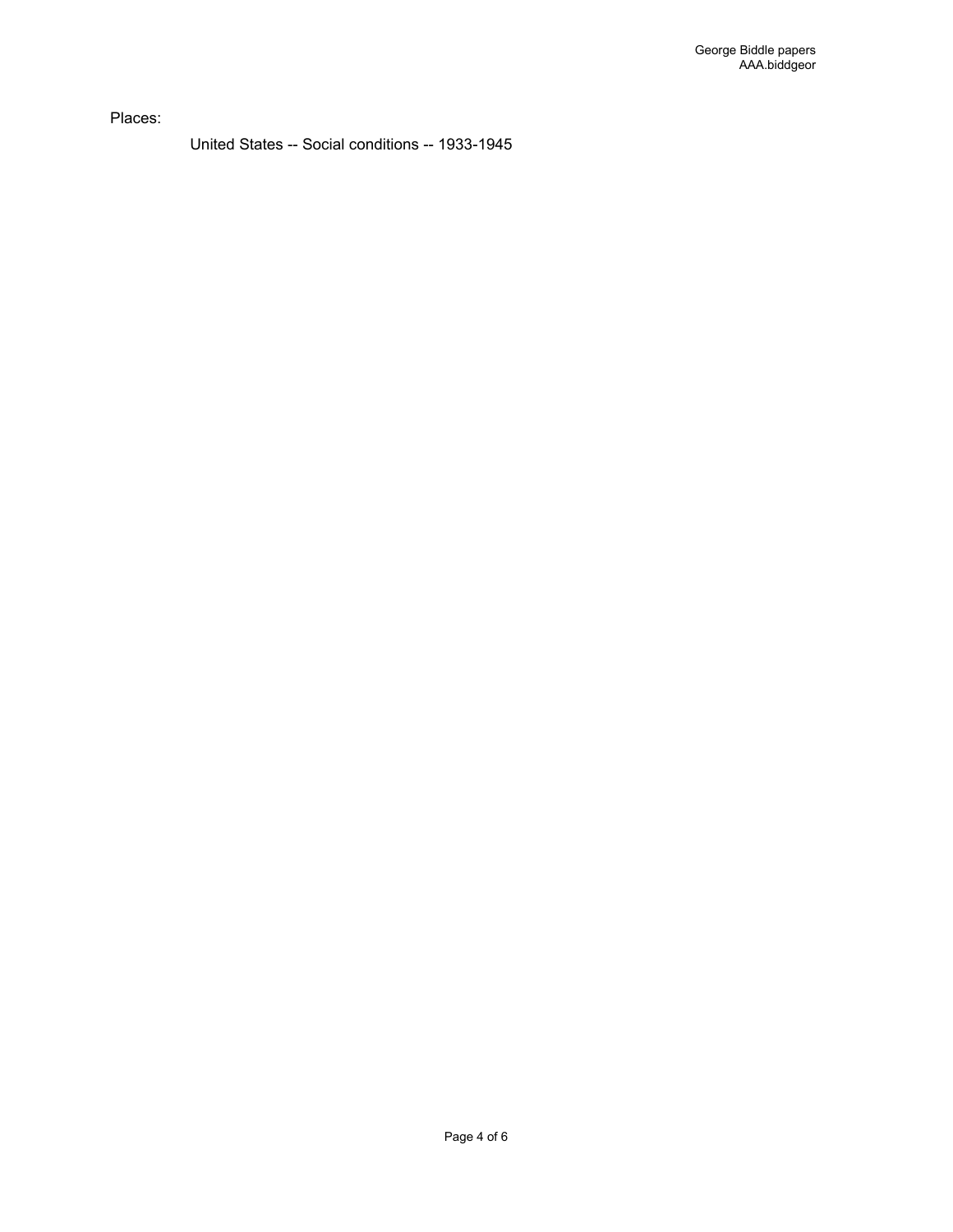## <span id="page-6-0"></span>**Container Listing**

## <span id="page-6-1"></span>Series 1: George Biddle Papers, circa 1910-1970

#### *0.7 Linear feet (Box 1, OVs 2-4, MGP4)*

| Scope ar |  |
|----------|--|
|----------|--|

d Contents: Diaries relate to Biddle's involvement in establishing the Federal Art Project of the New Deal, his murals at the Department of Justice which he writes about as he works on them, his involvement with artist organizations, his travels, and his literary and artistic friends including Bernard Berenson, Van Wyck Brooks, Yasuo Kuniyoshi, Ezra Pound, Ben Shahn, Maurice Sterne, Max Weber, Edmund Wilson, and Marguerite and William Zorach. Later diaries reveal a concern with the popularity of abstract art after World War II, and the unpopularity of figurative art. Also found is a manuscript of a memoir by Biddle entitled "A Conversation with President Roosevelt."

> Letters include three from William Hunt Diederich's daughter, who signs her name "Koukon," discussing her father. She writes about his work, the influence his late brother, Curt, had on his art, his studio in Paris, his alleged drug addiction, and an incident regarding his model of Venus. She thanks Biddle for reminiscing with her, and refers to Henry Poor, Anne Poor, Bessie Brewer, her sister Diana, and her brother Chappy. Also found are seven of her father's poems, which she has transcribed.

Additionally, there are transcripts of twelve letters from Biddle's friend, Bernard Berenson.

The series includes Biddle's certificate of appointment as a member of the Commission of Fine Arts, signed by President Truman, in 1950.

Artwork includes mural studies with sketches for Biddle's "Rio Mural," "Mexican Mural," and "Washington Mural," a study for an oil portrait of his son, Michael, and others. Sketches are in pencil, pen and ink, and watercolor.

Two glass plate negatives are of artwork by Biddle.

Arrangement: Dates of diary transcripts are in in parentheses, followed by dates the transcripts were produced.

Available Glass plate negatives have been digitized.

#### Formats:

| Box 1, Folder 1 | Diary Transcripts (1933-1938), Version 1, 1970                                    |
|-----------------|-----------------------------------------------------------------------------------|
| Box 1, Folder 2 | Diary Transcripts (1933-1938), Version 2 and Excerpts from Notebook Copy,<br>1970 |
| Box 1, Folder 3 | Diary Transcripts (1939-1941), 1970                                               |
| Box 1, Folder 4 | Diary Transcripts (1948), 1969                                                    |
| Box 1, Folder 5 | Diary Transcripts (1949), 1969                                                    |
| Box 1, Folder 6 | Diary Transcripts (1950-1951), 1969                                               |
| Box 1, Folder 7 | Diary Transcripts (1952-1954), 1969                                               |